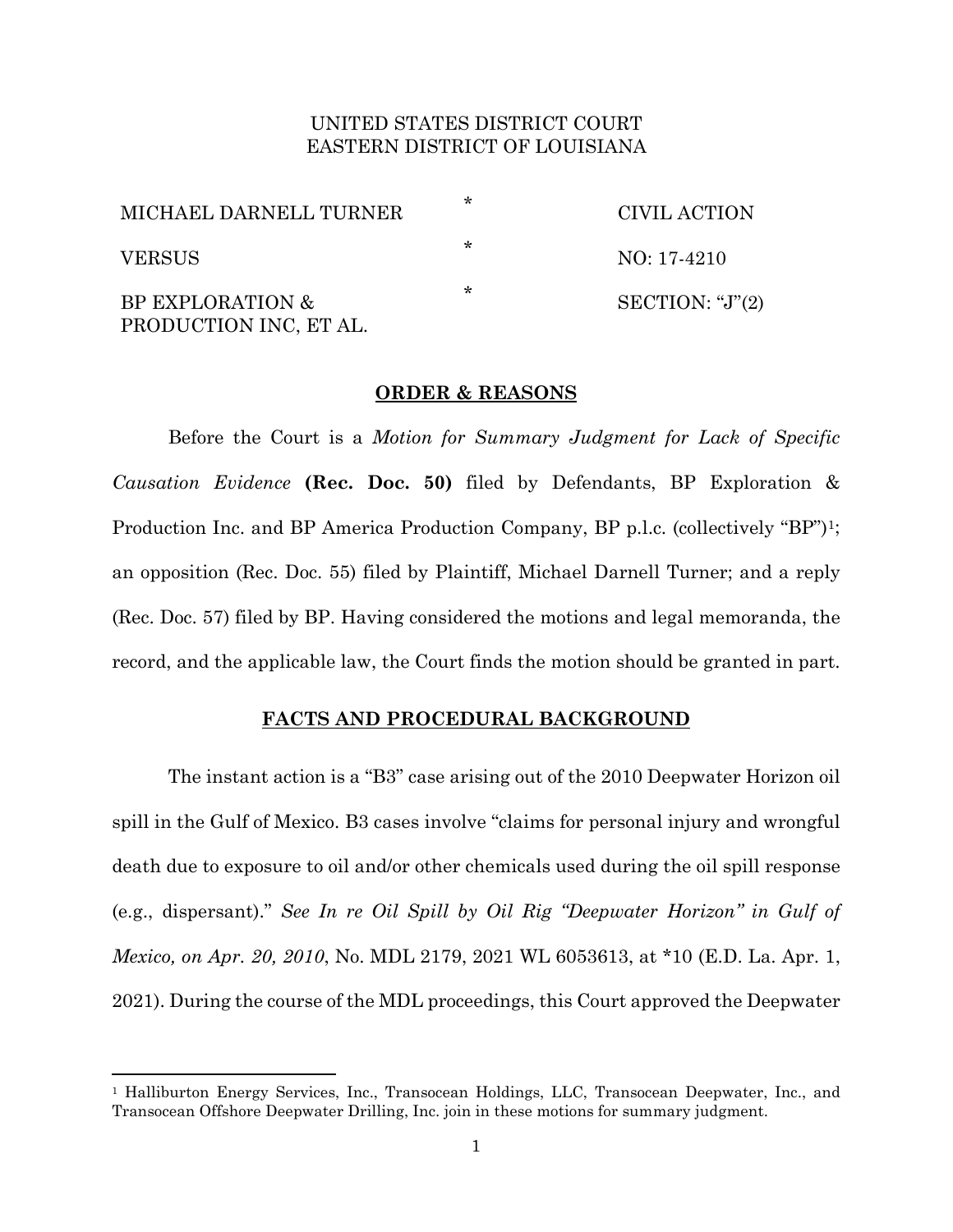Horizon Medical Benefits Class Action Settlement Agreement. *Id.* at \*2. The B3 plaintiffs either opted out of the class action settlement agreement or were excluded from its class definition. *Id.* at \*10 n.3. In any event, "B3 plaintiffs must prove that the legal cause of the claimed injury or illness is exposure to oil or other chemicals used during the response."

Plaintiff was employed in the DWH oil spill response as a shoreline cleanup worker on the beaches of Gulf Shores, Alabama; Theodore Alabama; and Dauphin Island, Alabama for approximately a year. He allegedly performed beach cleanup work, picking up oil and tar balls, as well as some decontamination work. This work, Plaintiff alleges, exposed him to crude oil and chemical dispersants which caused Plaintiff to develop hypertension, acute renal insufficiency, chronic kidney disease stage III, hematuria, nephrotic range proteinuria, chest pain, frontoparietal cerebrovascular accident, stroke, headaches, blindness, obstructive sleep apnea, shortness of breath, wheezing, depression, abdominal pain, diarrhea, nausea, vomiting, dizziness, decreased sense of smell, facial pain or sinus pain, nasal congestion/discharge, throat irritation, skin blistering, boils, skin dryness/flaking, inflammation, redness or swelling, itching, peeling, and scaling. Plaintiff filed the instant action, and, subsequently, BP filed this motion for summary judgment.

## **LEGAL STANDARD**

Summary judgment is appropriate when "the pleadings, the discovery and disclosure materials on file, and any affidavits show that there is no genuine issue as to any material fact and that the movant is entitled to judgment as a matter of law."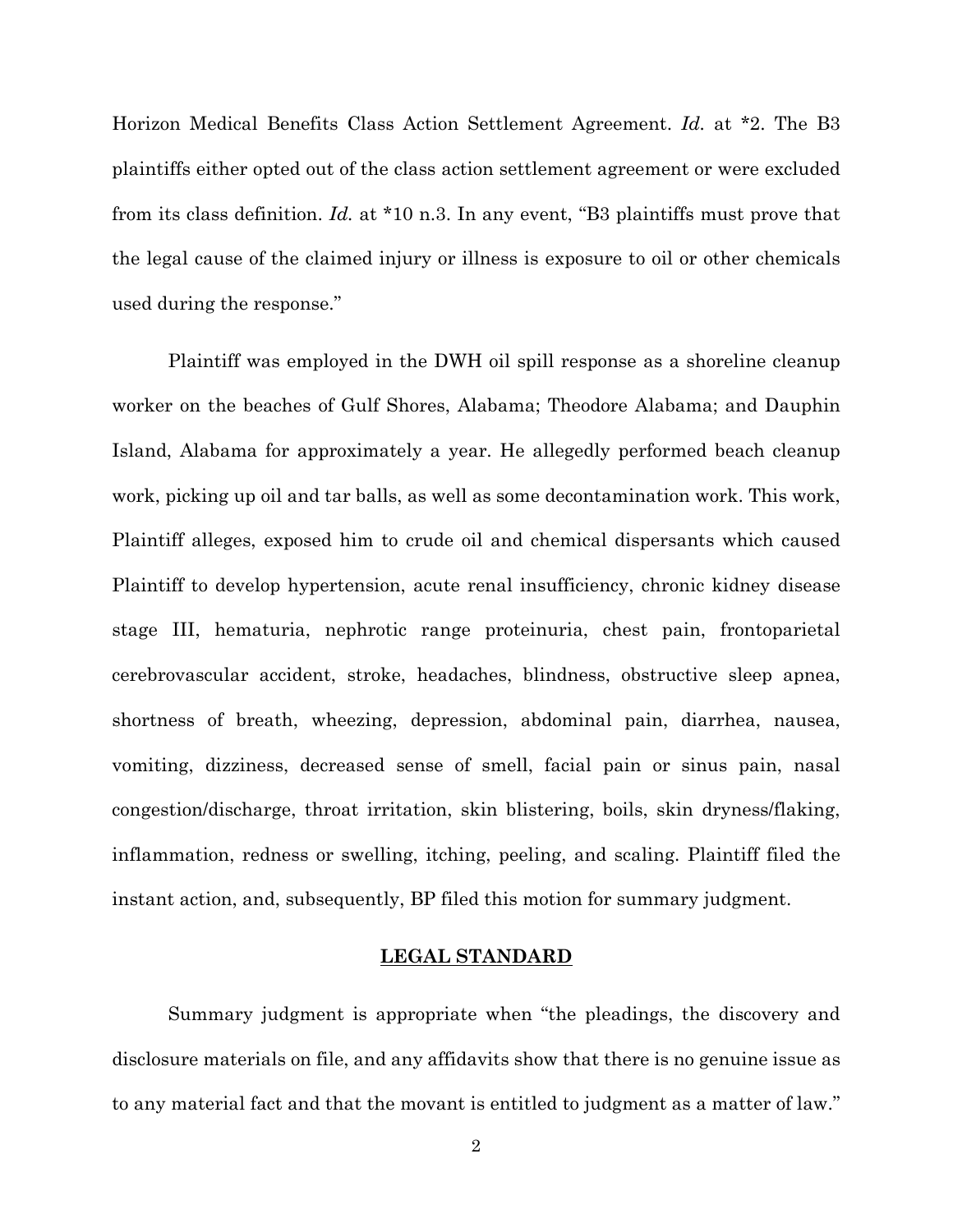*Celotex Corp. v. Catrett*, 477 U.S. 317, 322 (1986) (citing FED. R. CIV. P. 56); *see Little v. Liquid Air Corp.*, 37 F.3d 1069, 1075 (5th Cir. 1994). When assessing whether a dispute as to any material fact exists, a court considers "all of the evidence in the record but refrains from making credibility determinations or weighing the evidence." *Delta & Pine Land Co. v. Nationwide Agribusiness Ins. Co.,* 530 F.3d 395, 398 (5th Cir. 2008). All reasonable inferences are drawn in favor of the nonmoving party, but a party cannot defeat summary judgment with conclusory allegations or unsubstantiated assertions. *Little*, 37 F.3d at 1075. A court ultimately must be satisfied that "a reasonable jury could not return a verdict for the nonmoving party." *Delta*, 530 F.3d at 399.

If the dispositive issue is one on which the nonmoving party will bear the burden of proof at trial, the moving party may satisfy its burden by merely pointing out that the evidence in the record is insufficient with respect to an essential element of the nonmoving party's claim. *See Celotex*, 477 U.S. at 325. The burden then shifts to the nonmoving party, who must, by submitting or referring to evidence, set out specific facts showing that a genuine issue exists. *See id.* at 324. The nonmovant may not rest upon the pleadings but must identify specific facts that establish a genuine issue for trial. *See id.* at 325; *Little*, 37 F.3d at 1075.

#### **DISCUSSION**

The Fifth Circuit uses "a two-step process in examining the admissibility of causation evidence in toxic tort cases. First, the district court must determine whether there is general causation. Second, if it concludes that there is admissible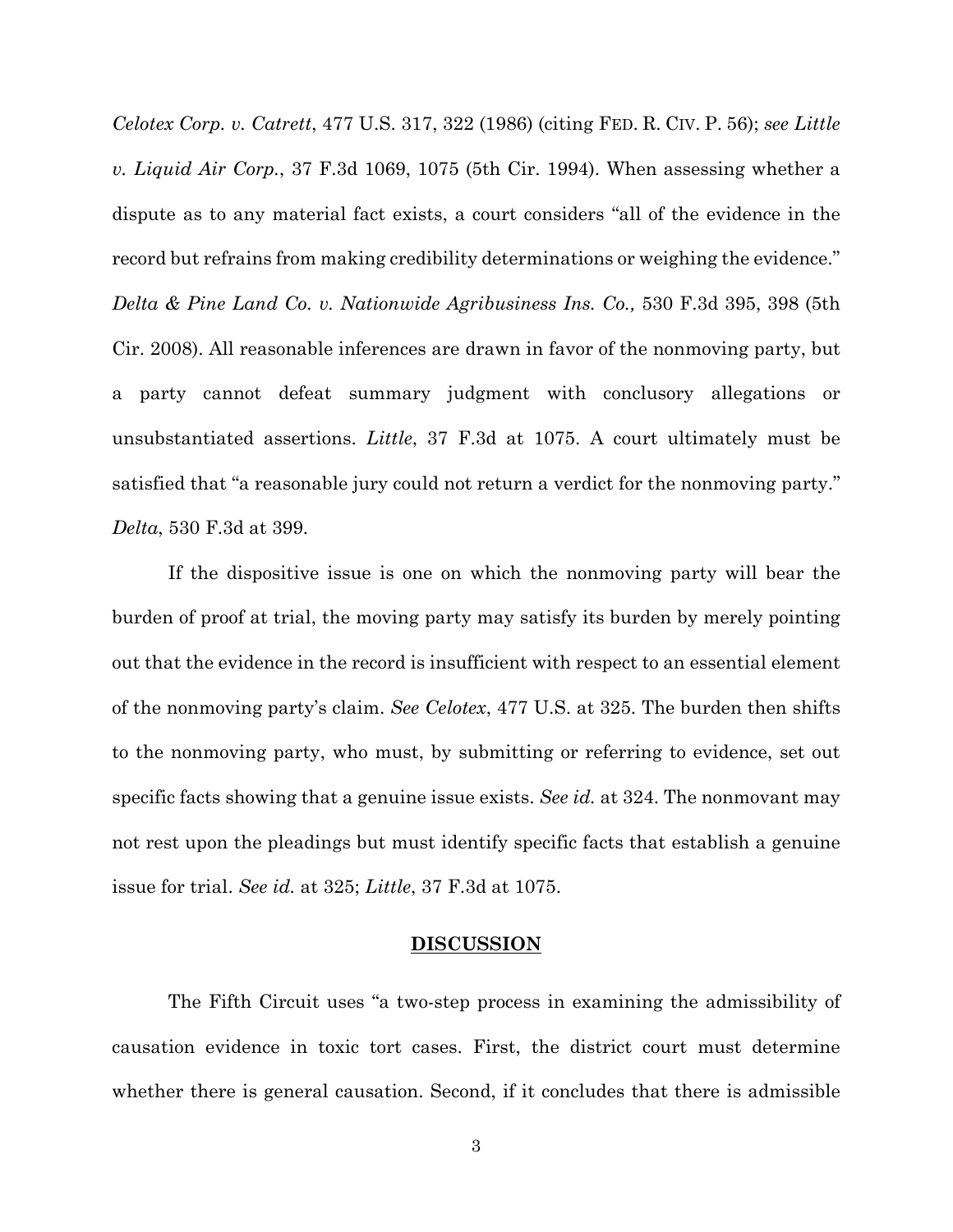general-causation evidence, the district court must determine whether there is admissible specific-causation evidence." *Knight v. Kirby Inland Marine Inc.*, 482 F.3d 347, 351 (5th Cir. 2007).2

BP argues that because Plaintiff has not submitted any expert proof on the required element of specific causation, his claims must be dismissed. (Rec. Doc. 50-1, at 2). The expert report from Dr. Cook is non-specific, and hence, does not address the nature of Plaintiff's work on the spill response or the nature, duration, or type of exposure that Plaintiff allegedly had to any particular toxin. (*Id.*). In reply, Plaintiff does not contest that Dr. Cook's report fails to address specific causation. (Rec. Doc. 55, at 1). Instead, Plaintiff contends that the general causation expert report in conjunction with specific evidence of Plaintiff's exposure is sufficient to permit the jury to conclude that exposure to the toxicants in the oil and dispersants more likely than not caused Plaintiff's alleged medical conditions. (*Id.* at 1–2). Specifically, Plaintiff asserts, "when the medical conditions are either 'within the common knowledge of the jury' or 'contemporaneous and transient' general causation expert testimony along with specific evidence of exposure is all that is required." (*Id.* at 2). Thus, the question before the Court is whether, in the context of this particular case, specific causation requires an expert report and testimony.

 In general, "when the conclusion regarding medical causation is not one within common knowledge, expert medical testimony is required to prove causation."

<sup>&</sup>lt;sup>2</sup> Because BP, for purposes of this motion, does not contest Plaintiff's general causation report from Jerald Cook, M.D., (Rec. Doc. 28-2, at 3), the Court will only evaluate specific causation.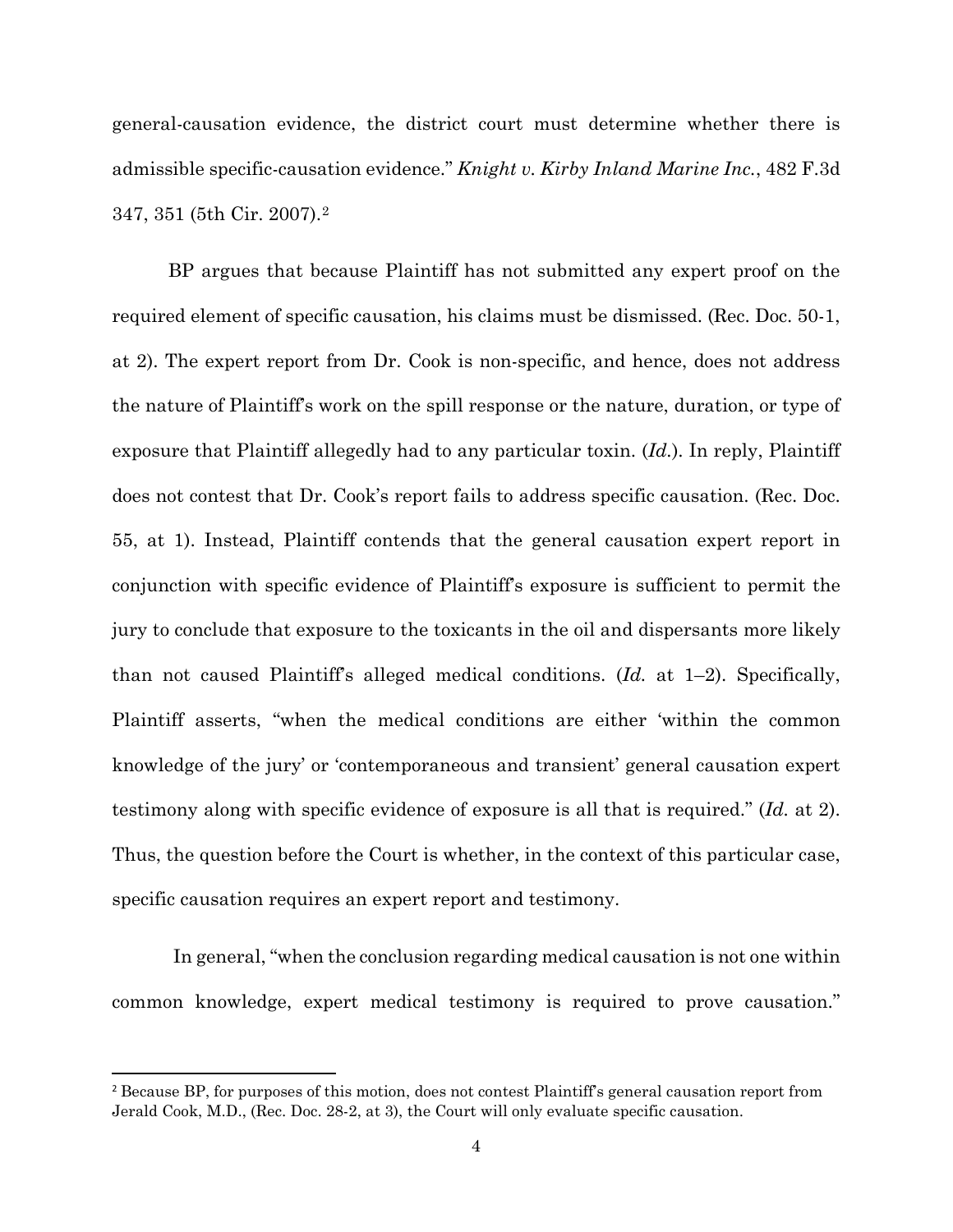*Lassiegne v. Taco Bell Corp.*, 202 F. Supp. 2d 512, 524 (E.D. La. 2002) (finding "that the causes of impotency, migraine headaches and PTSD are not matters within the common knowledge of a layperson."). Earlier this year, the Eleventh Circuit found, in a DWH exposure case, that the "plaintiff must establish both general and specific causation through admissible, reliable expert testimony." *In re Deepwater Horizon BELO Cases*, No. 20-14544, 2022 WL 104243, at \*2 (11th Cir. Jan. 11, 2022) (citation omitted). Moreover, the Fifth Circuit affirmed dismissal of a DWH exposure case, in part, because the plaintiff's expert was "unable to answer questions regarding how much time [the plaintiff] spent scooping up oil, how, where, or in what quantity [the dispersant] was used, how exposure levels would change once substances were diluted in seawater, or how [the plaintiff's] protective equipment would affect exposure." *McGill v. BP Expl. & Prod., Inc.*, 830 F. App'x 430, 433 (5th Cir. 2020).

However, when the relationship between the chemical "and the complained-of injuries is 'within the layperson's common knowledge,' the general causation evidence . . . is sufficient to meet [the plaintiff's] burden of proof with regard to summary judgment." *Guidry v. Dow Chemical Co.*, No. 19-12233, 2021 WL 4460505, at \*2 (E.D. La. Sept. 29, 2021). Louisiana state courts have found that common issues such as "dehydration, overheating, exhaustion, mental anguish, fear, stress, anxiety, and depression" are within common knowledge. *Ainsworth v. Am. Home Assur. Co.*, 239 So. 3d 359, 365–66 (La. Ct. App. 4 Cir. 2018). Generally, "medical expert testimony is not required to establish causation for temporary pain and suffering" because the nature of these injuries fall within the layperson's common knowledge. *See, e.g., id.*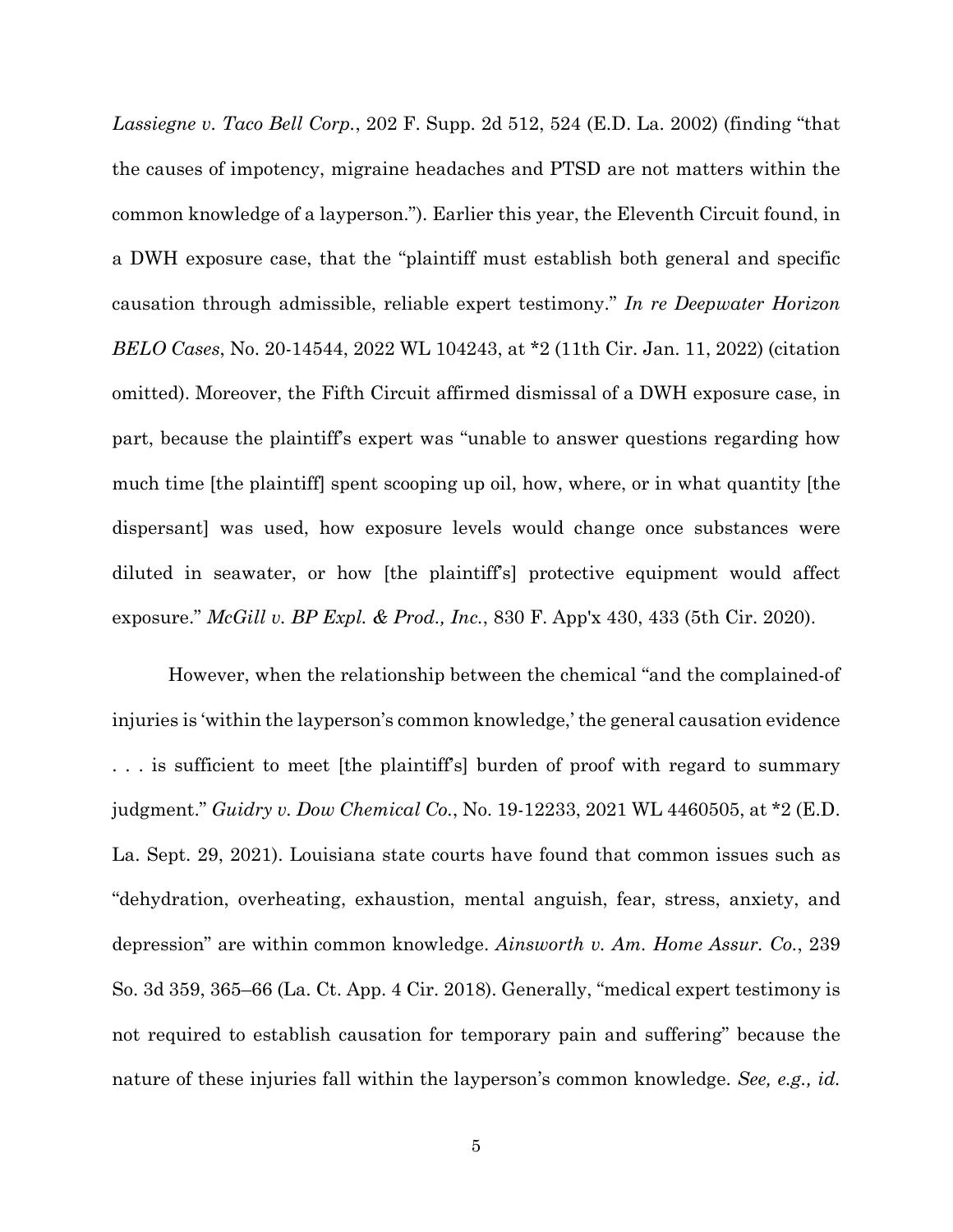at 366 (finding that dehydration, overheating, exhaustion, mental anguish, fear, stress, anxiety, and depression are forms of temporary pain and suffering within the common knowledge of lay people); *see also Guidry*, 2021 WL 4460505, at \*2 (finding that irritant symptoms after being exposed to a chemical are transient symptoms within the common knowledge of lay people).

BP argues that Plaintiff's reliance on Louisiana law's more relaxed rule of evidence is not proper here, in a case controlled by maritime law. (Rec. Doc. 40, at 5). Admittedly, in toxic tort cases, expert testimony is usually required; as one court observed, it has "never held that a [maritime] plaintiff can survive summary judgment in a toxic tort case without admissible expert testimony on the issue of causation." *Gowdy v. Marine Spill Response Corp.*, 925 F.3d 200, 206 (5th Cir. 2019) (citing *Wills v. Amerada Hess Corp.*, 379 F.3d 32, 46 (2d Cir. 2004) (Sotomayor, J.)). However, in *Gowdy v. Marine Spill Response Corporation*, the Fifth Circuit found that "expert testimony is not required in cases where the nature of the injury can be understood by lay factfinders based on ordinary knowledge and experience." *Id.* at 207. In *Gowdy,* the court was faced with a question similar to the one before this Court: "when [is] expert medical testimony [ ] needed to survive summary judgment in a Jones Act negligence case[?]" *Id.* at 206 The plaintiff alleged that, while he was employed as a seaman, he "injured his left foot when he stepped off the last rung of a ladder that was dangerously raised four feet off the floor." *Id.* at 202. In finding that the plaintiff did not require expert testimony regarding his injury, the court reasoned that "the danger implicated by stepping down from a four-foot-tall ladder rung falls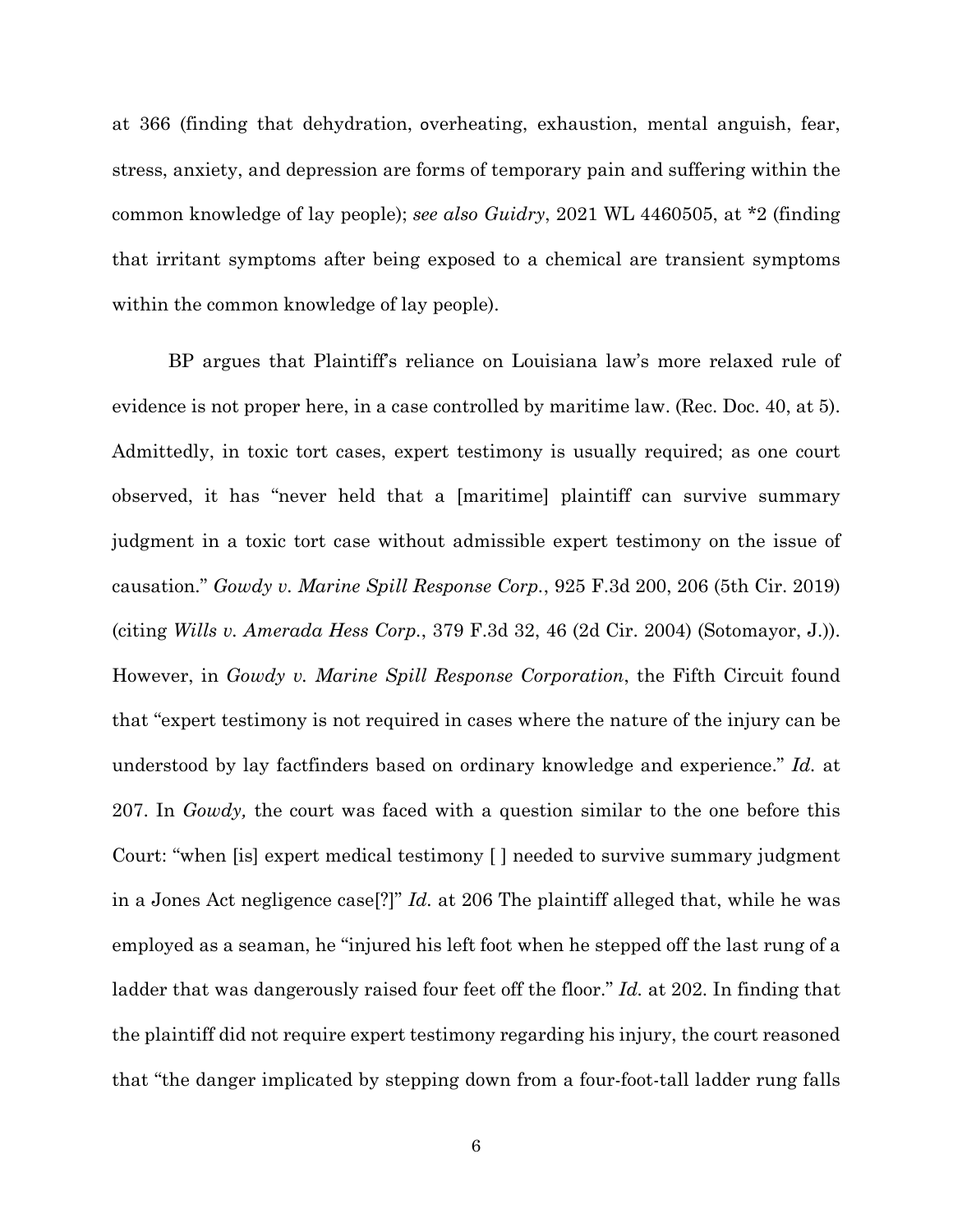within ordinary understanding." *Id.* at 207. Accordingly, the so called "relaxed rule" of evidence may apply to maritime cases when the nature of the alleged injury is within the common knowledge of lay persons. *Id.*

Next, this Court will turn to an analysis of what injuries are, in fact, within the common knowledge of lay people. In *Guidry v. Dow Chemical Co.*, the plaintiff was exposed to a quantity of a chemical known as ethyl acrylate, and he complained of irritant symptoms such as eyes, nose, or throat irritation, coughing, choking or gagging, or nausea, or headaches, dizziness, trouble breathing, or other respiratory issues. 2021 WL 4460505, at \*1–2. In that case, the plaintiff produced expert testimony on general causation, but argued that an expert on specific causation was not necessary because irritant symptoms are all temporary pain and suffering injuries within the common knowledge held by jurors. *Id.* at \*2. The court held that "[e]xpert testimony on general causation combined with specific evidence of the nature of the [plaintiff's] exposure is sufficient to permit the jury to conclude that the [ethyl acrylate] release was more likely than not the cause of the . . . transient symptoms." *Id.* at \*3 (alterations in original). In contrast, in *Ciblic v. BP Exploration & Production*, the court found that the causal link between the plaintiff's exposure and his medical conditions was not within the layperson's common knowledge. No. CV 15-995, 2017 WL 1064954, at \*2 (E.D. La. Mar. 21, 2017). In *Cliblic*, the plaintiff was exposed to oil and dispersants from the DWH oil spill, and he claimed this exposure caused him to get lung cancer. *Id.* The court held that "[i]n a toxic tort suit such as this one, the plaintiff must present admissible expert testimony to establish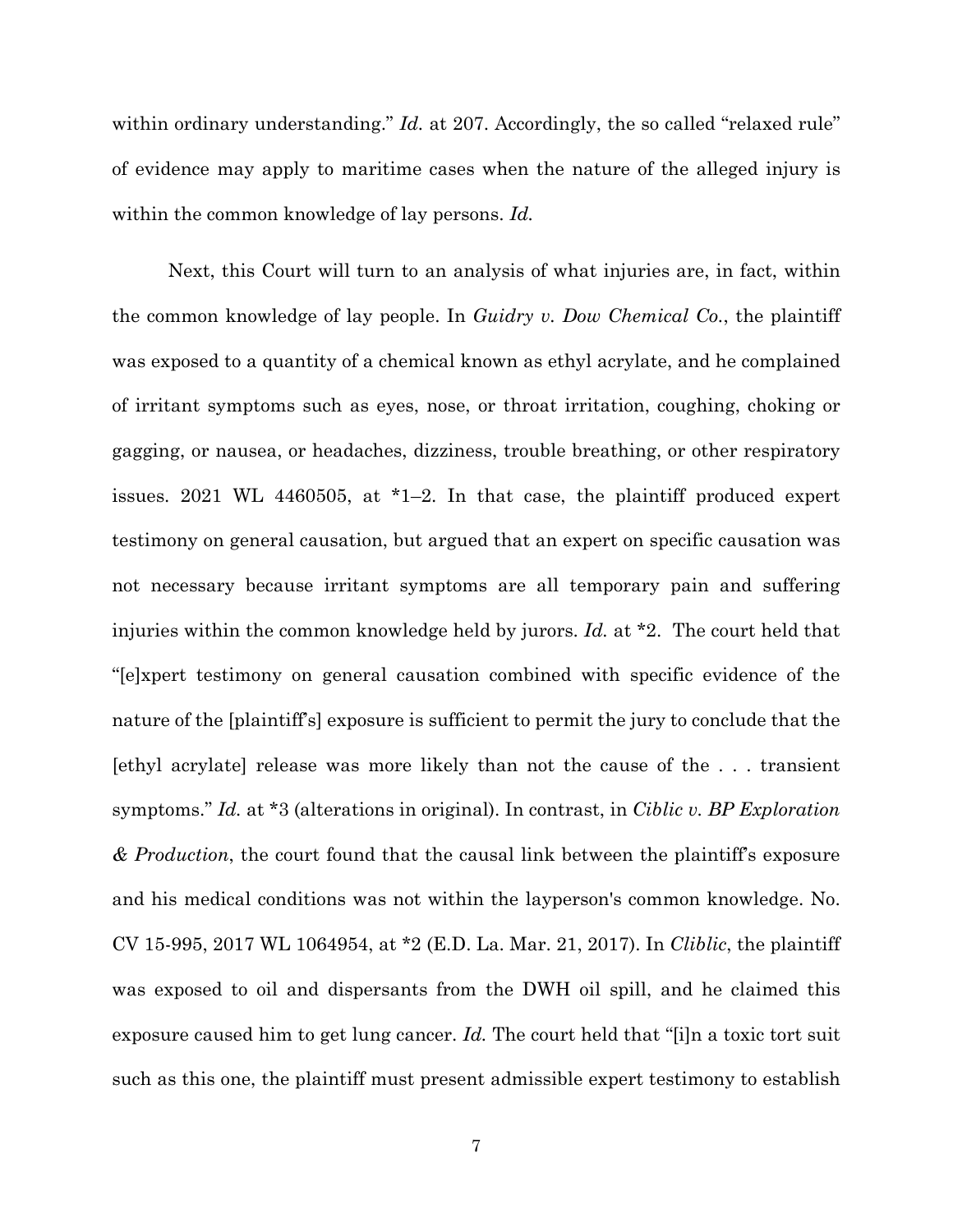general causation as well as specific causation." *Id.* Additionally, another section of this Court, in *Troxler v. BP Exploration & Production, Inc.*, found that "the causal connection between exposure to oil and dispersants and [chemical pneumonitis, gastrointestinal problems, breathing difficulties, and memory loss] is not within the common knowledge of a lay person." No. 17-4207, 2022 WL 1081193, at \* (E.D. La. April 11, 2022).

Here, Plaintiff alleges that the oil and dispersant caused him to develop hypertension, acute renal insufficiency, chronic kidney disease stage III, hematuria, nephrotic range proteinuria, chest pain, frontoparietal cerebrovascular accident, stroke, headaches, blindness, obstructive sleep apnea, shortness of breath, wheezing, depression, abdominal pain, diarrhea, nausea, vomiting, dizziness, decreased sense of smell, facial pain or sinus pain, nasal congestion/discharge, throat irritation, skin blistering, boils, skin dryness/flaking, inflammation, redness or swelling, itching, peeling, and scaling. (Rec. Doc. 55-1, at 1). Plaintiff contends that his medical conditions are comparable to those in *Guidry*. (Rec. Doc. 55, at 5). The plaintiff in *Guidry* claimed that he had irritant symptoms such as eyes, nose, or throat irritation, coughing, choking or gagging, or nausea, or headaches, dizziness, trouble breathing, or other respiratory issues after being exposed to a chemical whereas Plaintiff here alleges that he is suffering from multiple, complex diseases. These alleged diseases are more akin to the lung cancer in *Ciblic* and the chemical pneumonitis, gastrointestinal problems, breathing difficulties, and memory loss in *Troxler*. Thus, without an expert opinion on specific causation, Plaintiff cannot meet his burden of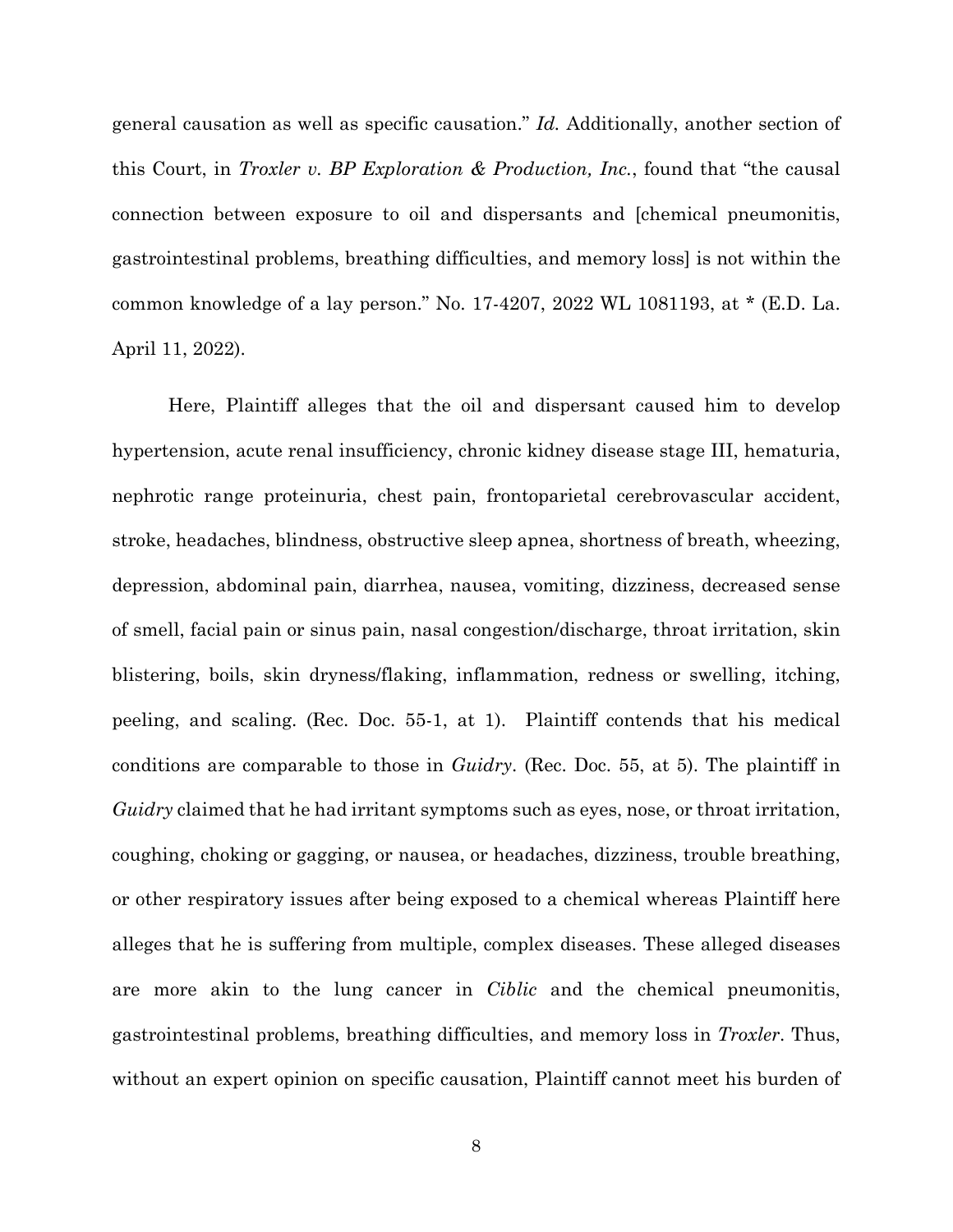proof on his claims of hypertension, acute renal insufficiency, chronic kidney disease stage III, hematuria, nephrotic range proteinuria, chest pain, frontoparietal cerebrovascular accident, stroke, blindness, obstructive sleep apnea, abdominal pain, decreased sense of smell, and facial pain or sinus pain. These are neither medical conditions within the common knowledge of a lay person nor conditions classified as "transient" or "temporary."

The remaining medical conditions are headaches, shortness of breath, wheezing, depression, skin blistering, boils, skin dryness/flaking, inflammation, redness or swelling, itching, peeling, and scaling, diarrhea, nausea, vomiting, dizziness, nasal congestion/discharge, and throat irritation. The Court finds that these types of transient or temporary medical conditions are likely within the common knowledge of lay people, much like the irritant symptoms in *Guidry* and the dehydration, overheating, exhaustion, mental anguish, fear, stress, anxiety, and depression that Louisiana courts have found within the common knowledge of lay people. Therefore, Plaintiff does not require an expert on specific causation for these particular medical conditions.

# **CONCLUSION**

Accordingly,

**IT IS HEREBY ORDERED** that BP Exploration & Production Inc. and BP America Production Company, BP p.l.c.'s *Motion for Summary Judgment* **(Rec. Doc. 50)** is **GRANTED in part**. Plaintiff's claims are **DISMISSED with prejudice** except for the claims for headaches, shortness of breath, wheezing, depression, skin